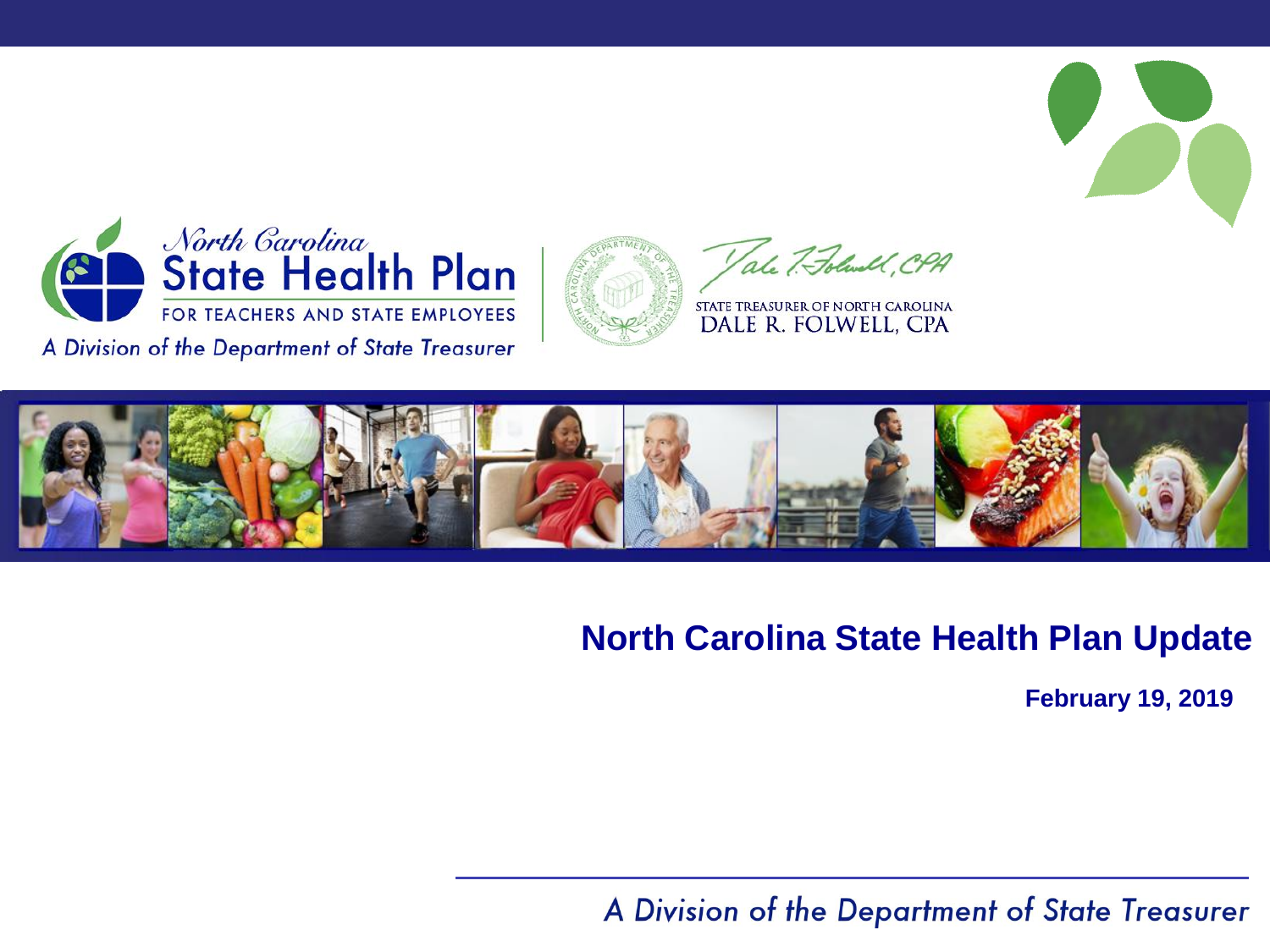# Projected Trended Expense





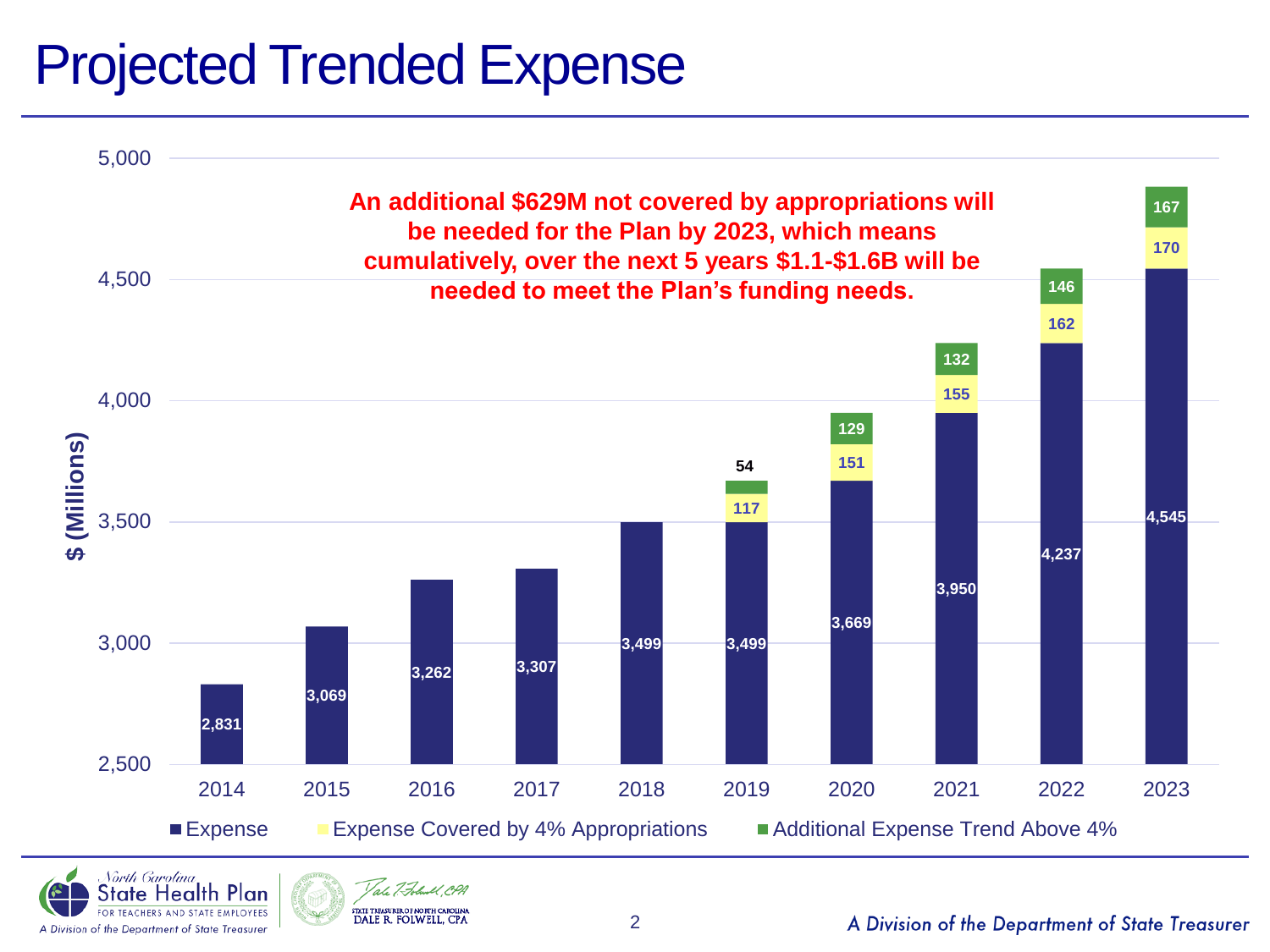## Financial Projection

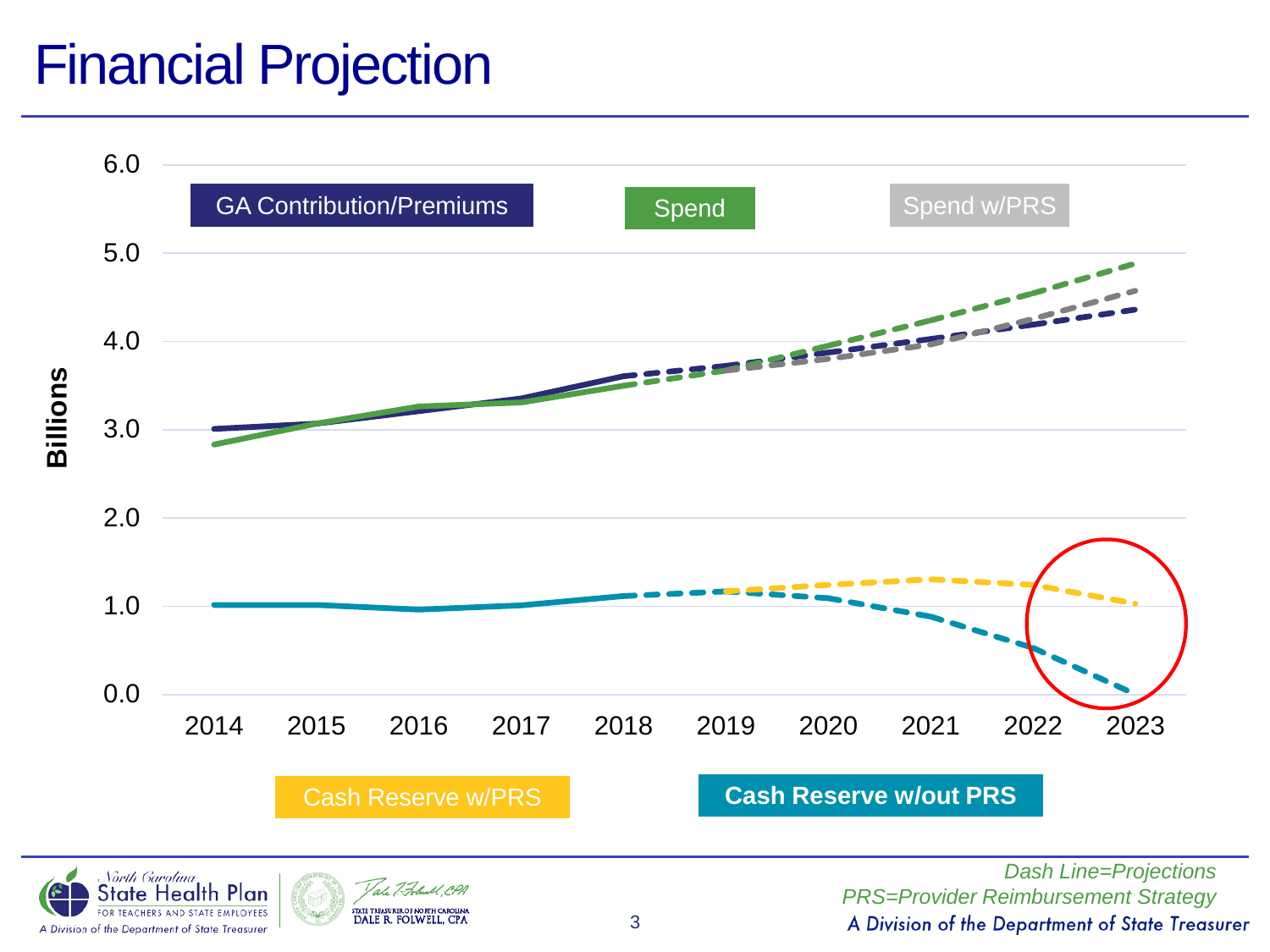### Sources of Inefficiencies in Health Care







*Source: The Institute of Medicine, Working Group 2011*

A Division of the Department of State Treasurer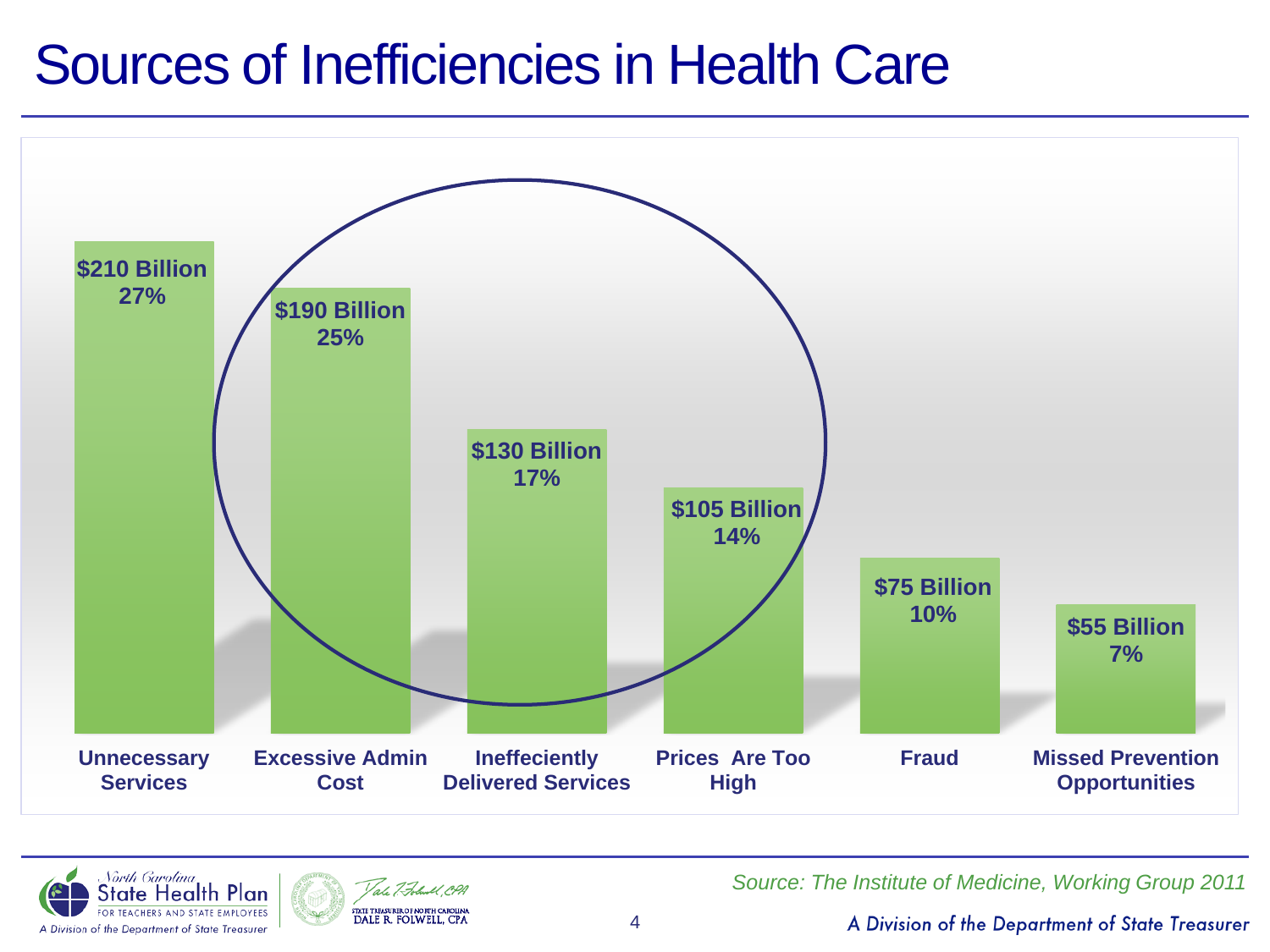### Health Care Spending Increasing Trend (2013-2017)



*"The value to us of Rex is, it allows us a larger scale and more sophisticated abilities to purchase in*  bulk, for example, all of the things that hospitals and organizations like us need. We are able to get a *much better master contract with Blue Cross and the other private insurers than we would if we were a smaller, Chapel Hill-only entity."*

-William Roper MD, Former CEO of UNC Health Care, 2012





*Source: Health Care Cost Institute, 2017 Health Care Cost and Utilization Report*